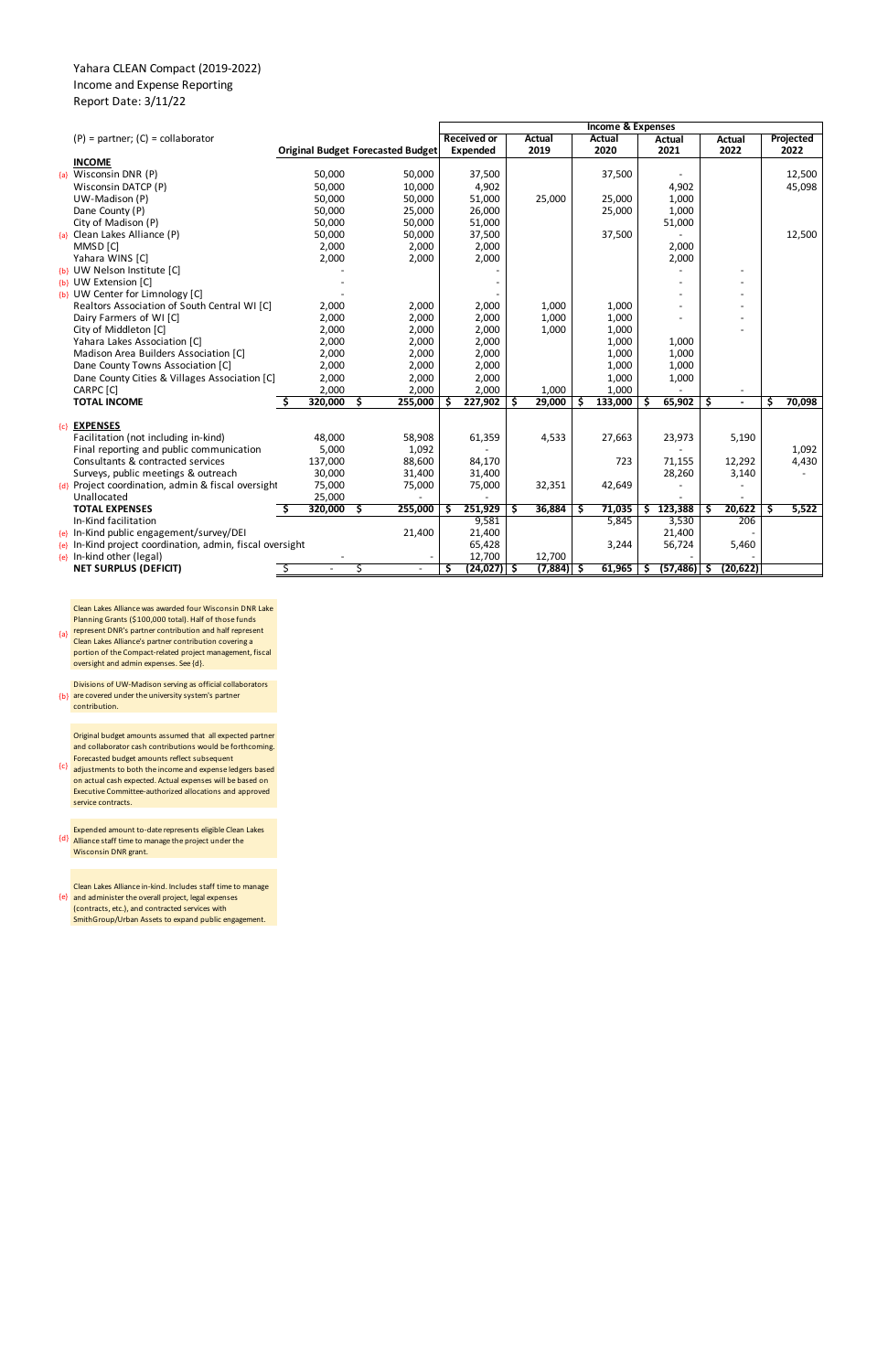Smithgroup Invoices (Compact budgeted)

|                                        | <b>Budget</b> | <b>Percent Complete Total Invoiced</b> |    |         |  |
|----------------------------------------|---------------|----------------------------------------|----|---------|--|
| <b>Project Management and Meetings</b> | 24,100        | 100% \$                                |    | 24,100  |  |
| Background Review and Dissemination    | \$<br>9,600   | 100% \$                                |    | 9,600   |  |
| Public and Stakeholder Engagement      | \$<br>31,400  | 100% \$                                |    | 31,400  |  |
| Yahara CLEAN 3.0 Report                | \$<br>54,900  | 95%                                    | .S | 52,155  |  |
| <b>Invoice Total</b>                   | 120,000       | 98%                                    |    | 117,255 |  |

SmithGroup Invoices (Clean Lakes contract)

|                                      | <b>Budget</b> |        | <b>Percent Complete Total Invoiced</b> |  |        |  |
|--------------------------------------|---------------|--------|----------------------------------------|--|--------|--|
| <b>Community Surveys</b>             |               | 7,400  | 100% \$                                |  | 7,400  |  |
| On-Site Intercept Interviews         | \$            | 7.000  | 100% \$                                |  | 7,000  |  |
| <b>Tabling at Community Events</b>   | \$            | 4,700  | 100% \$                                |  | 4,700  |  |
| <b>Community Input Data Analysis</b> |               | 2,300  | 100%                                   |  | 2,300  |  |
| Total                                |               | 21,400 | 100%                                   |  | 21,400 |  |

SmithGroup Invoices (Community Board Presentation)

|                             | <b>Budget</b> | <b>Percent Complete Total Invoiced</b> |    |       |  |
|-----------------------------|---------------|----------------------------------------|----|-------|--|
| <b>Coordination Meeting</b> | \$<br>900     | $100\%$ \$                             |    | 900   |  |
| <b>Presentation Content</b> | \$<br>3.410   | 100% \$                                |    | 3.410 |  |
| <b>Facilitated Feedback</b> | 1,690         | 100%                                   | -S | 1,690 |  |
| Total                       | 6.000         | 100%                                   |    | 6,000 |  |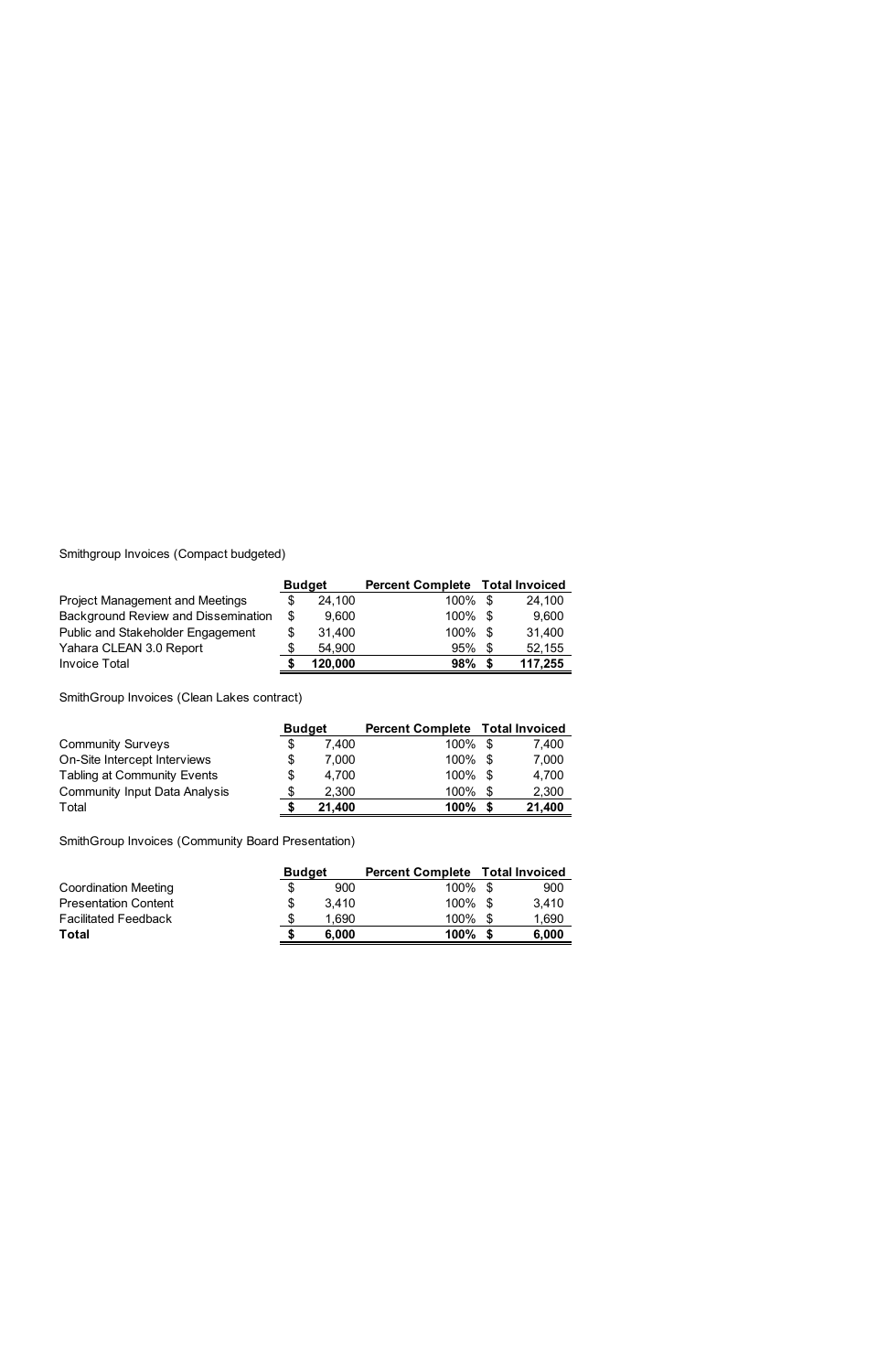| 12/23/20       | 1/2/21 | 2/23/21        | 3/23/21     |    | 4/21/21 | 5/21/21      |    | 6/22/21 | 7/9/21 |
|----------------|--------|----------------|-------------|----|---------|--------------|----|---------|--------|
| 723            | 2,651  | 1,446          | \$<br>3.133 | \$ | 1,205   | \$<br>1,687  | \$ | 1,205   | 1,205  |
|                | -      | 3,360          | ۰           |    | 1,728   | \$<br>1,152  | S  | 96      | 384    |
| ۰              | ۰      | 7,536          | \$<br>.256  | \$ | 6,908   | \$<br>6,280  | S  | 314     | 2,826  |
| $\blacksquare$ | $\sim$ | $\blacksquare$ | ۰           |    | $\sim$  | \$<br>5,490  | \$ | 745     | 8,235  |
| 723            | 2,651  | 12,342         | 4,389       | S  | 9,841   | \$<br>14,609 |    | 4,360   | 12,650 |

| 6/22/21     |    | 7/9/21 |    | 8/18/21 |    | 9/14/21 | 10/14/21    |
|-------------|----|--------|----|---------|----|---------|-------------|
| \$<br>740   | \$ | 1,480  | \$ | 2,368   | \$ | 1,332   | \$<br>1,480 |
| \$<br>700   | \$ | 1,050  | \$ | 2,450   | \$ | 1,400   | \$<br>1,400 |
| \$<br>۰     | S  | 470    | \$ | 2,350   | \$ | 940     | \$<br>940   |
| \$<br>-     | S  | 230    | \$ | 1,150   | \$ | 230     | \$<br>690   |
| \$<br>1.440 | \$ | 3,230  | S  | 8,318   | S  | 3.902   | \$<br>4,510 |

| 5/13/21     | 6/22/21   | 10/14/21  |
|-------------|-----------|-----------|
| \$<br>900   | \$        | \$        |
| \$<br>3,410 | \$        | \$        |
| \$          | \$<br>845 | \$<br>845 |
| \$<br>4,310 | 845       | 845       |